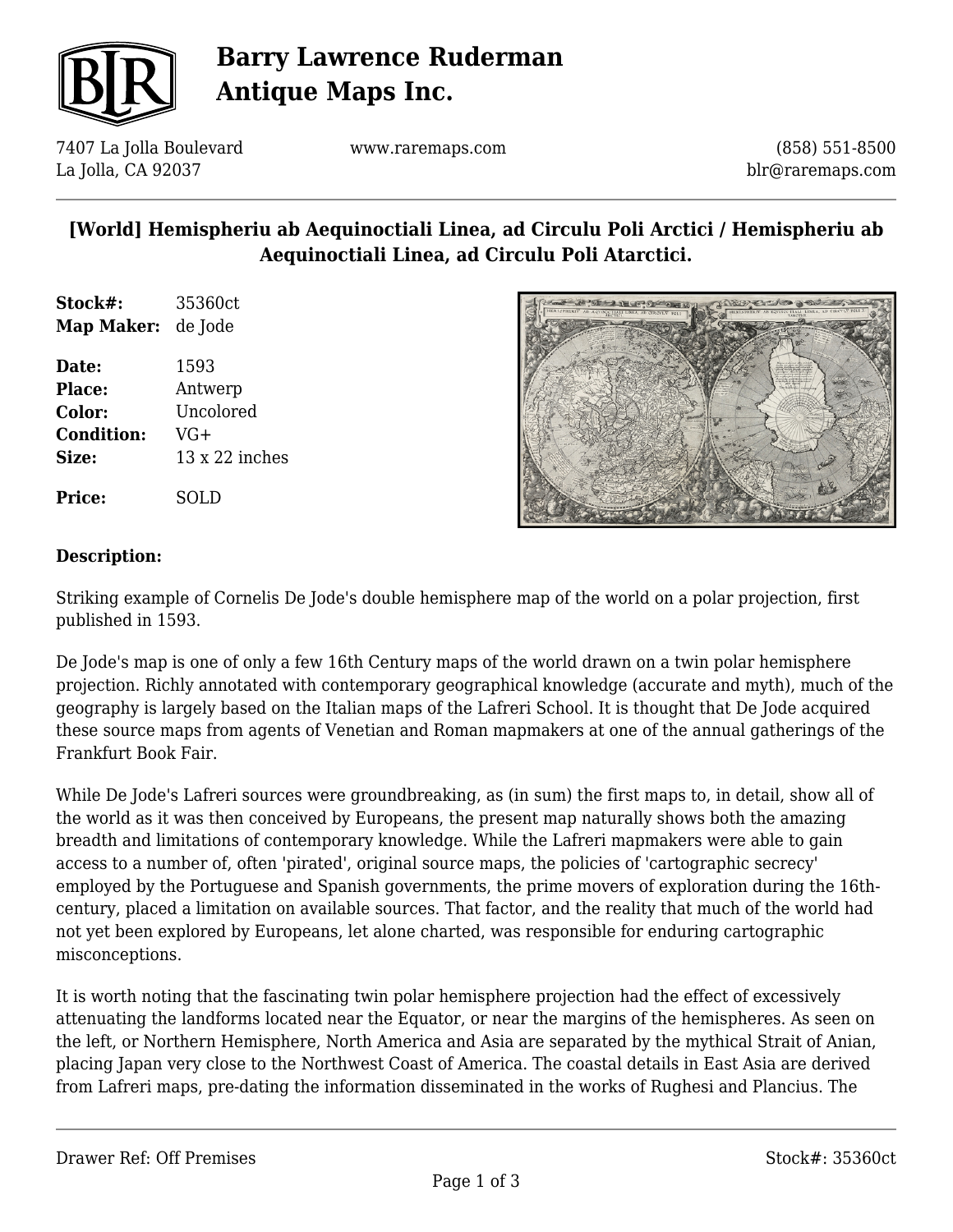

# **Barry Lawrence Ruderman Antique Maps Inc.**

7407 La Jolla Boulevard La Jolla, CA 92037

www.raremaps.com

(858) 551-8500 blr@raremaps.com

#### **[World] Hemispheriu ab Aequinoctiali Linea, ad Circulu Poli Arctici / Hemispheriu ab Aequinoctiali Linea, ad Circulu Poli Atarctici.**

coast of China does not bulge outwards, as it does in reality, but here sweeps diagonally upward, with no sign of Korea (either island or peninsula). The Philippines are also not yet shown in any coherent fashion, as the mapping is still based on Pigafetta's rudimentary reports.

While the Malay Peninsula is easily identifiable, and notes the Portuguese trading base of Malacca (secured in 1511), Sumatra is incorrectly identified as "Taprobana", the archaic name for Sri Lanka. The Indian Subcontinent takes on an unfamiliar, bulbous form, although Sri Lanka correctly appears off of its southeastern tip. The delineation of the coasts of the Arabian Peninsula and Africa are quite fine for the time, emanating from Portuguese sources.

In the Americas, California is named, and the mythical cities of Quivira and Civola are also labeled. The mapping of Eastern Canada and the American Atlantic Seaboard is quite rudimentary. Newfoundland is shown, although Labrador is depicted as an island. The St. Lawrence River is shown to be of an exaggerated breadth, although 'Stadcona' (Quebec City) and 'Hochelaga' (Montreal), Algonquin towns discovered by Jacques Cartier, from 1534 to 1541, are noted. Further south towards Florida, the coasts are bereft of accurate detail, as the map predates John Smith's mapping of Chesapeake Bay and New England.

Turning to the Southern Hemisphere (to the right), a massive 'Terra Australis Incognita' dominates the projection. The Straits of Magellan separate this apocryphal continent from South America, a misconception that would remain in place until Le Maire rounded Cape Horn in 1615. South America is shown on a very wide projection, retaining the bulge made famous in the first edition of Ortelius' map of America. In the eastern seas, Terra Australis is shown to extend upwards into the eastern reaches of the Indonesian Archipelago.

De Jode's map is one of the great icons of map collecting. The map is based upon the now lost first edition of Guillaume Postel's wall map of the World (1581), and a unique set of Globe Gores measuring 2.4 meters x 1.2 meters from circa 1587 known in 1 copy (Bibliotheque Nationale de France), attributed by Marcel Destombes to engravers Antoine Wierix and Adrian Collard, who likely made the map for Cornelis De Jode (referred to by Destombes as the Antwerp Unicum).

As noted by Rodney Shirley:

*The map is an interesting adaptation of Guillaume Postel's 1581 world map with some curious features reminiscent of the large anonymous gores probably published in Antwerp in about 1587. In both maps we have the same configuration for the northern coasts - the Gulf of Merosro in North America, the placing of Ter. d Labrador and Nova Zembla, and the odd*